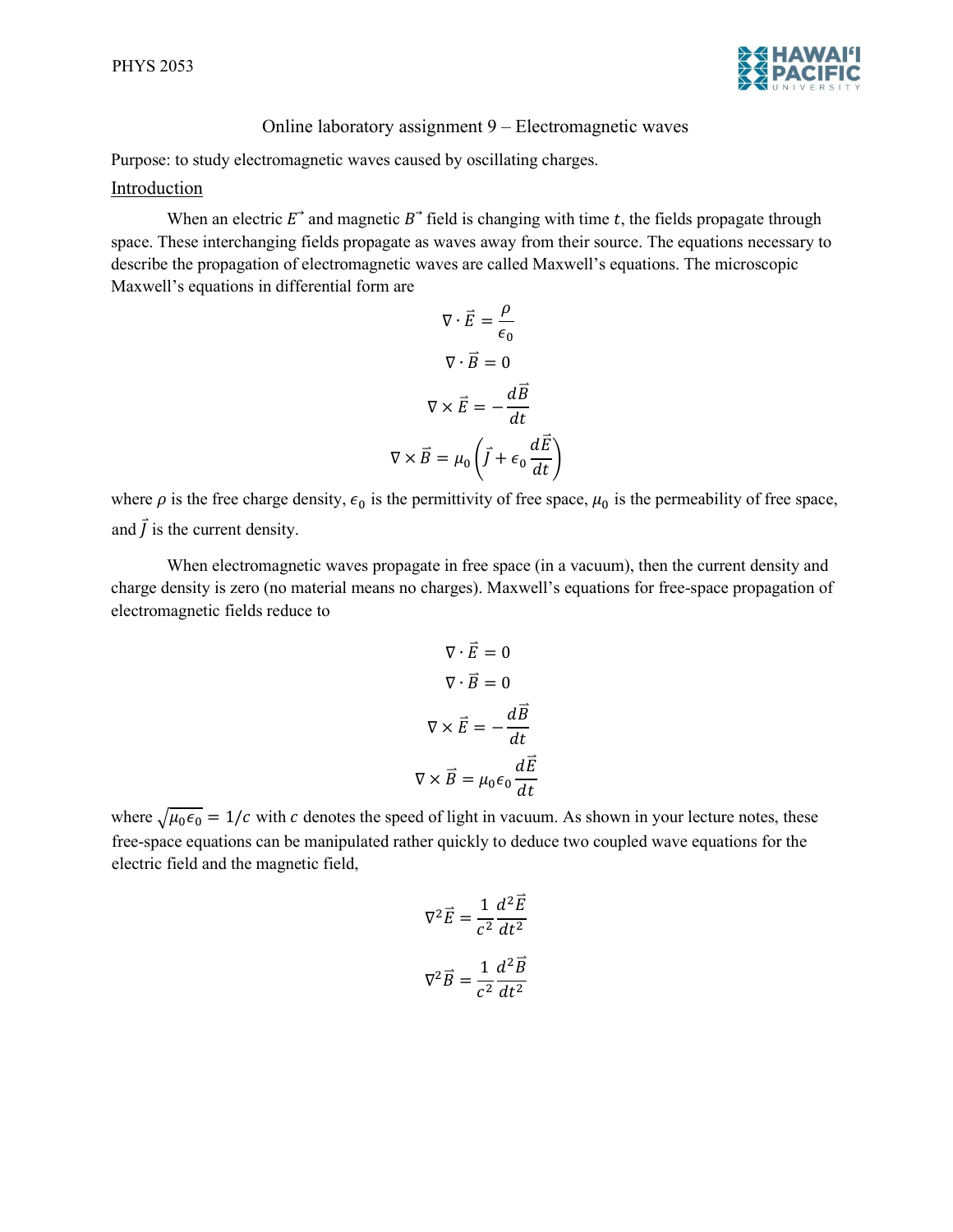To cause an electromagnetic wave to begin to propagate, we must cause a time changing electromagnetic field. If we have a single charge that can move up or down and it is located at point z on the z-axis, then the electric field is strongest near  $z$  and weaker near  $z$ . If the object is moved to a position  $z$ , then the electric field becomes stronger near  $z$  and weaker near  $z$ . Thus, by moving the charge between two locations, adjacent locations experience a time changing electric field. Likewise, a magnetic field is created from the moving charge. Accelerating and decelerating the charge to move it from point  $z$  to point  $z$ causes a time changing magnetic field. Thus, moving a charge up and down in an oscillatory motion will create an oscillating wave. This idea of oscillating charges is the physics behind a radio transmission antenna, which are sources of electromagnetic radiation.

 Just as oscillating charges create electromagnetic fields, electromagnetic fields can also cause charges to oscillate when the propagate by those charges. Charges being moved by electromagnetic fields is the physics behind a receiving antenna. The movement of the charges caused by the

electromagnetic field induces a current, which can be used to sense the passing electromagnetic field (or play music in your car).

## Laboratory assignment

- 1. Run the "Radio waves" PhET simulation.
- 2. When a net charge is present, there is an electric field. When a net charge is in motion a magnetic there is a resultant magnetic field. Set the field display type to full field and the transmitter movement to oscillate. Describe what happens.

 $\mathcal{L}_\mathcal{L} = \{ \mathcal{L}_\mathcal{L} = \{ \mathcal{L}_\mathcal{L} = \{ \mathcal{L}_\mathcal{L} = \{ \mathcal{L}_\mathcal{L} = \{ \mathcal{L}_\mathcal{L} = \{ \mathcal{L}_\mathcal{L} = \{ \mathcal{L}_\mathcal{L} = \{ \mathcal{L}_\mathcal{L} = \{ \mathcal{L}_\mathcal{L} = \{ \mathcal{L}_\mathcal{L} = \{ \mathcal{L}_\mathcal{L} = \{ \mathcal{L}_\mathcal{L} = \{ \mathcal{L}_\mathcal{L} = \{ \mathcal{L}_\mathcal{$ 

 $\mathcal{L}_\mathcal{L} = \{ \mathcal{L}_\mathcal{L} = \{ \mathcal{L}_\mathcal{L} = \{ \mathcal{L}_\mathcal{L} = \{ \mathcal{L}_\mathcal{L} = \{ \mathcal{L}_\mathcal{L} = \{ \mathcal{L}_\mathcal{L} = \{ \mathcal{L}_\mathcal{L} = \{ \mathcal{L}_\mathcal{L} = \{ \mathcal{L}_\mathcal{L} = \{ \mathcal{L}_\mathcal{L} = \{ \mathcal{L}_\mathcal{L} = \{ \mathcal{L}_\mathcal{L} = \{ \mathcal{L}_\mathcal{L} = \{ \mathcal{L}_\mathcal{$ 

 $\mathcal{L}_\mathcal{L} = \mathcal{L}_\mathcal{L} = \mathcal{L}_\mathcal{L} = \mathcal{L}_\mathcal{L} = \mathcal{L}_\mathcal{L} = \mathcal{L}_\mathcal{L} = \mathcal{L}_\mathcal{L} = \mathcal{L}_\mathcal{L} = \mathcal{L}_\mathcal{L} = \mathcal{L}_\mathcal{L} = \mathcal{L}_\mathcal{L} = \mathcal{L}_\mathcal{L} = \mathcal{L}_\mathcal{L} = \mathcal{L}_\mathcal{L} = \mathcal{L}_\mathcal{L} = \mathcal{L}_\mathcal{L} = \mathcal{L}_\mathcal{L}$ 

 $\mathcal{L}_\mathcal{L} = \{ \mathcal{L}_\mathcal{L} = \{ \mathcal{L}_\mathcal{L} = \{ \mathcal{L}_\mathcal{L} = \{ \mathcal{L}_\mathcal{L} = \{ \mathcal{L}_\mathcal{L} = \{ \mathcal{L}_\mathcal{L} = \{ \mathcal{L}_\mathcal{L} = \{ \mathcal{L}_\mathcal{L} = \{ \mathcal{L}_\mathcal{L} = \{ \mathcal{L}_\mathcal{L} = \{ \mathcal{L}_\mathcal{L} = \{ \mathcal{L}_\mathcal{L} = \{ \mathcal{L}_\mathcal{L} = \{ \mathcal{L}_\mathcal{$ 

 $\mathcal{L}_\mathcal{L} = \{ \mathcal{L}_\mathcal{L} = \{ \mathcal{L}_\mathcal{L} = \{ \mathcal{L}_\mathcal{L} = \{ \mathcal{L}_\mathcal{L} = \{ \mathcal{L}_\mathcal{L} = \{ \mathcal{L}_\mathcal{L} = \{ \mathcal{L}_\mathcal{L} = \{ \mathcal{L}_\mathcal{L} = \{ \mathcal{L}_\mathcal{L} = \{ \mathcal{L}_\mathcal{L} = \{ \mathcal{L}_\mathcal{L} = \{ \mathcal{L}_\mathcal{L} = \{ \mathcal{L}_\mathcal{L} = \{ \mathcal{L}_\mathcal{$ 

 $\mathcal{L}_\mathcal{L} = \mathcal{L}_\mathcal{L} = \mathcal{L}_\mathcal{L} = \mathcal{L}_\mathcal{L} = \mathcal{L}_\mathcal{L} = \mathcal{L}_\mathcal{L} = \mathcal{L}_\mathcal{L} = \mathcal{L}_\mathcal{L} = \mathcal{L}_\mathcal{L} = \mathcal{L}_\mathcal{L} = \mathcal{L}_\mathcal{L} = \mathcal{L}_\mathcal{L} = \mathcal{L}_\mathcal{L} = \mathcal{L}_\mathcal{L} = \mathcal{L}_\mathcal{L} = \mathcal{L}_\mathcal{L} = \mathcal{L}_\mathcal{L}$ 

3. Change the frequency and amplitude sliders (play with the slider settings). Describe what happens to the fields.



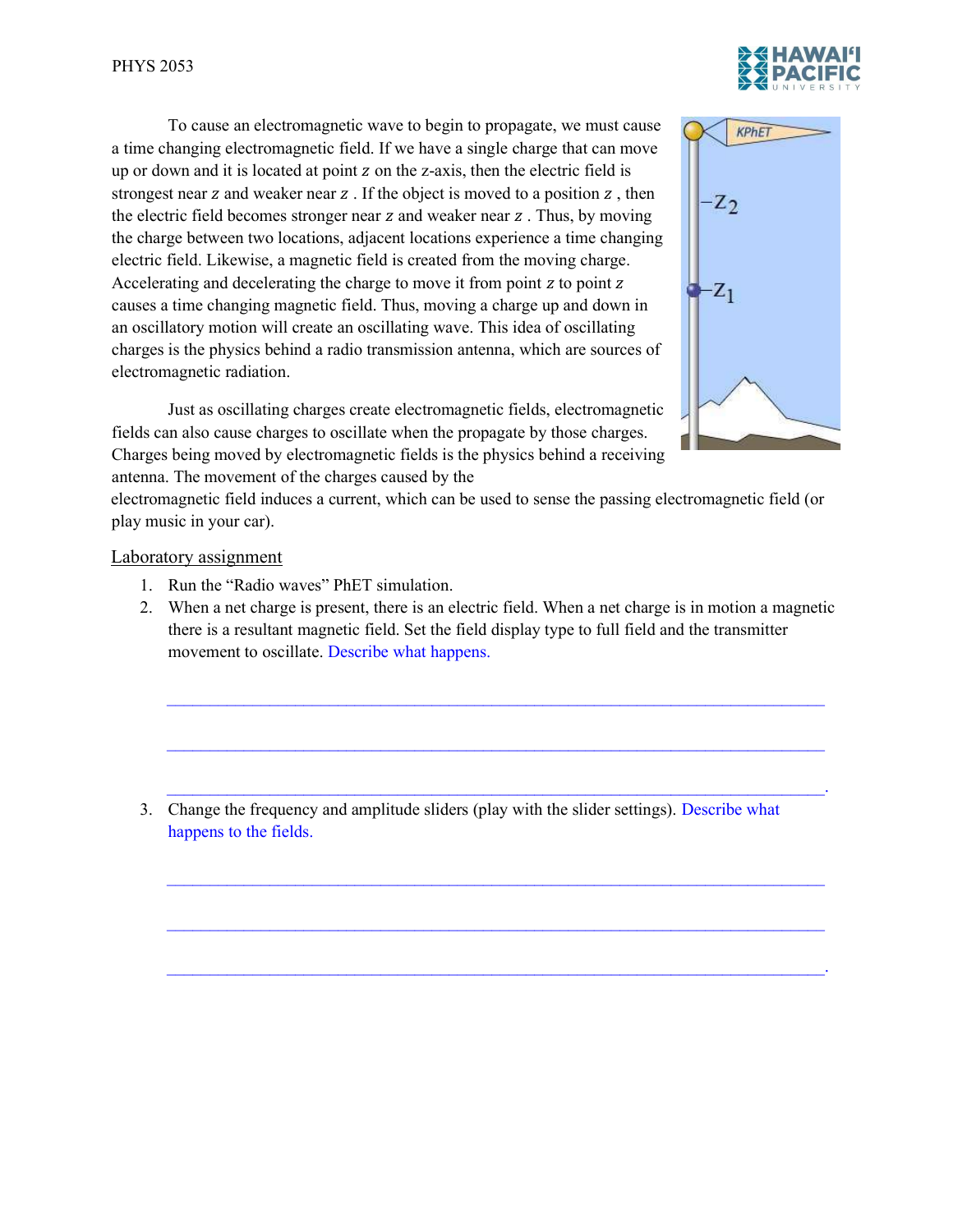

4. Set the transmitter movement to oscillate, field display type to curve with vectors, and radiated fields. Describe what happens in the transmitter and the receiver.

 $\mathcal{L}_\mathcal{L} = \{ \mathcal{L}_\mathcal{L} = \{ \mathcal{L}_\mathcal{L} = \{ \mathcal{L}_\mathcal{L} = \{ \mathcal{L}_\mathcal{L} = \{ \mathcal{L}_\mathcal{L} = \{ \mathcal{L}_\mathcal{L} = \{ \mathcal{L}_\mathcal{L} = \{ \mathcal{L}_\mathcal{L} = \{ \mathcal{L}_\mathcal{L} = \{ \mathcal{L}_\mathcal{L} = \{ \mathcal{L}_\mathcal{L} = \{ \mathcal{L}_\mathcal{L} = \{ \mathcal{L}_\mathcal{L} = \{ \mathcal{L}_\mathcal{$ 

 $\mathcal{L}_\mathcal{L} = \{ \mathcal{L}_\mathcal{L} = \{ \mathcal{L}_\mathcal{L} = \{ \mathcal{L}_\mathcal{L} = \{ \mathcal{L}_\mathcal{L} = \{ \mathcal{L}_\mathcal{L} = \{ \mathcal{L}_\mathcal{L} = \{ \mathcal{L}_\mathcal{L} = \{ \mathcal{L}_\mathcal{L} = \{ \mathcal{L}_\mathcal{L} = \{ \mathcal{L}_\mathcal{L} = \{ \mathcal{L}_\mathcal{L} = \{ \mathcal{L}_\mathcal{L} = \{ \mathcal{L}_\mathcal{L} = \{ \mathcal{L}_\mathcal{$ 

 $\mathcal{L}_\mathcal{L} = \mathcal{L}_\mathcal{L} = \mathcal{L}_\mathcal{L} = \mathcal{L}_\mathcal{L} = \mathcal{L}_\mathcal{L} = \mathcal{L}_\mathcal{L} = \mathcal{L}_\mathcal{L} = \mathcal{L}_\mathcal{L} = \mathcal{L}_\mathcal{L} = \mathcal{L}_\mathcal{L} = \mathcal{L}_\mathcal{L} = \mathcal{L}_\mathcal{L} = \mathcal{L}_\mathcal{L} = \mathcal{L}_\mathcal{L} = \mathcal{L}_\mathcal{L} = \mathcal{L}_\mathcal{L} = \mathcal{L}_\mathcal{L}$ 

5. Click on Electron Positions to activate the wave graphs. Describe what happens in the transmitter and the receiver.

 $\mathcal{L}_\mathcal{L} = \{ \mathcal{L}_\mathcal{L} = \{ \mathcal{L}_\mathcal{L} = \{ \mathcal{L}_\mathcal{L} = \{ \mathcal{L}_\mathcal{L} = \{ \mathcal{L}_\mathcal{L} = \{ \mathcal{L}_\mathcal{L} = \{ \mathcal{L}_\mathcal{L} = \{ \mathcal{L}_\mathcal{L} = \{ \mathcal{L}_\mathcal{L} = \{ \mathcal{L}_\mathcal{L} = \{ \mathcal{L}_\mathcal{L} = \{ \mathcal{L}_\mathcal{L} = \{ \mathcal{L}_\mathcal{L} = \{ \mathcal{L}_\mathcal{$ 

 $\mathcal{L}_\mathcal{L} = \mathcal{L}_\mathcal{L} = \mathcal{L}_\mathcal{L} = \mathcal{L}_\mathcal{L} = \mathcal{L}_\mathcal{L} = \mathcal{L}_\mathcal{L} = \mathcal{L}_\mathcal{L} = \mathcal{L}_\mathcal{L} = \mathcal{L}_\mathcal{L} = \mathcal{L}_\mathcal{L} = \mathcal{L}_\mathcal{L} = \mathcal{L}_\mathcal{L} = \mathcal{L}_\mathcal{L} = \mathcal{L}_\mathcal{L} = \mathcal{L}_\mathcal{L} = \mathcal{L}_\mathcal{L} = \mathcal{L}_\mathcal{L}$ 

 $\mathcal{L}_\mathcal{L} = \mathcal{L}_\mathcal{L} = \mathcal{L}_\mathcal{L} = \mathcal{L}_\mathcal{L} = \mathcal{L}_\mathcal{L} = \mathcal{L}_\mathcal{L} = \mathcal{L}_\mathcal{L} = \mathcal{L}_\mathcal{L} = \mathcal{L}_\mathcal{L} = \mathcal{L}_\mathcal{L} = \mathcal{L}_\mathcal{L} = \mathcal{L}_\mathcal{L} = \mathcal{L}_\mathcal{L} = \mathcal{L}_\mathcal{L} = \mathcal{L}_\mathcal{L} = \mathcal{L}_\mathcal{L} = \mathcal{L}_\mathcal{L}$ 

 $\mathcal{L}_\mathcal{L} = \mathcal{L}_\mathcal{L} = \mathcal{L}_\mathcal{L} = \mathcal{L}_\mathcal{L} = \mathcal{L}_\mathcal{L} = \mathcal{L}_\mathcal{L} = \mathcal{L}_\mathcal{L} = \mathcal{L}_\mathcal{L} = \mathcal{L}_\mathcal{L} = \mathcal{L}_\mathcal{L} = \mathcal{L}_\mathcal{L} = \mathcal{L}_\mathcal{L} = \mathcal{L}_\mathcal{L} = \mathcal{L}_\mathcal{L} = \mathcal{L}_\mathcal{L} = \mathcal{L}_\mathcal{L} = \mathcal{L}_\mathcal{L}$ 

 $\mathcal{L}_\mathcal{L} = \{ \mathcal{L}_\mathcal{L} = \{ \mathcal{L}_\mathcal{L} = \{ \mathcal{L}_\mathcal{L} = \{ \mathcal{L}_\mathcal{L} = \{ \mathcal{L}_\mathcal{L} = \{ \mathcal{L}_\mathcal{L} = \{ \mathcal{L}_\mathcal{L} = \{ \mathcal{L}_\mathcal{L} = \{ \mathcal{L}_\mathcal{L} = \{ \mathcal{L}_\mathcal{L} = \{ \mathcal{L}_\mathcal{L} = \{ \mathcal{L}_\mathcal{L} = \{ \mathcal{L}_\mathcal{L} = \{ \mathcal{L}_\mathcal{$ 

 $\mathcal{L}_\mathcal{L} = \mathcal{L}_\mathcal{L} = \mathcal{L}_\mathcal{L} = \mathcal{L}_\mathcal{L} = \mathcal{L}_\mathcal{L} = \mathcal{L}_\mathcal{L} = \mathcal{L}_\mathcal{L} = \mathcal{L}_\mathcal{L} = \mathcal{L}_\mathcal{L} = \mathcal{L}_\mathcal{L} = \mathcal{L}_\mathcal{L} = \mathcal{L}_\mathcal{L} = \mathcal{L}_\mathcal{L} = \mathcal{L}_\mathcal{L} = \mathcal{L}_\mathcal{L} = \mathcal{L}_\mathcal{L} = \mathcal{L}_\mathcal{L}$ 

 $\mathcal{L}_\mathcal{L} = \{ \mathcal{L}_\mathcal{L} = \{ \mathcal{L}_\mathcal{L} = \{ \mathcal{L}_\mathcal{L} = \{ \mathcal{L}_\mathcal{L} = \{ \mathcal{L}_\mathcal{L} = \{ \mathcal{L}_\mathcal{L} = \{ \mathcal{L}_\mathcal{L} = \{ \mathcal{L}_\mathcal{L} = \{ \mathcal{L}_\mathcal{L} = \{ \mathcal{L}_\mathcal{L} = \{ \mathcal{L}_\mathcal{L} = \{ \mathcal{L}_\mathcal{L} = \{ \mathcal{L}_\mathcal{L} = \{ \mathcal{L}_\mathcal{$ 

 $\mathcal{L}_\mathcal{L} = \{ \mathcal{L}_\mathcal{L} = \{ \mathcal{L}_\mathcal{L} = \{ \mathcal{L}_\mathcal{L} = \{ \mathcal{L}_\mathcal{L} = \{ \mathcal{L}_\mathcal{L} = \{ \mathcal{L}_\mathcal{L} = \{ \mathcal{L}_\mathcal{L} = \{ \mathcal{L}_\mathcal{L} = \{ \mathcal{L}_\mathcal{L} = \{ \mathcal{L}_\mathcal{L} = \{ \mathcal{L}_\mathcal{L} = \{ \mathcal{L}_\mathcal{L} = \{ \mathcal{L}_\mathcal{L} = \{ \mathcal{L}_\mathcal{$ 

 $\mathcal{L}_\mathcal{L} = \mathcal{L}_\mathcal{L} = \mathcal{L}_\mathcal{L} = \mathcal{L}_\mathcal{L} = \mathcal{L}_\mathcal{L} = \mathcal{L}_\mathcal{L} = \mathcal{L}_\mathcal{L} = \mathcal{L}_\mathcal{L} = \mathcal{L}_\mathcal{L} = \mathcal{L}_\mathcal{L} = \mathcal{L}_\mathcal{L} = \mathcal{L}_\mathcal{L} = \mathcal{L}_\mathcal{L} = \mathcal{L}_\mathcal{L} = \mathcal{L}_\mathcal{L} = \mathcal{L}_\mathcal{L} = \mathcal{L}_\mathcal{L}$ 

6. After playing around with the settings of frequency and amplitude. Describe what you see.

7. Explain why you lose your FM radio signal as you travel farther away from the radio station's transmitter.

- 8. Using the equation for the speed of a wave,  $v = \lambda f$  where the velocity is equal to the speed of light in vacuum  $c = 2.998 \times 10$  m/s, calculate the carrier wavelength of a signal from KPhET 98.7. Note that FM stations transmit in the Megahertz range, so KPhET 98.7 is transmitting a frequency of  $9.87 \times 10$  Hz.
- 9. National Public Radio (NPR) transmits a signal that has a wavelength of 3.38 m. What is the frequency of this signal?

 $\mathcal{L}_\text{max}$  and  $\mathcal{L}_\text{max}$  and  $\mathcal{L}_\text{max}$ 

\_\_\_\_\_\_\_\_\_\_\_\_\_\_\_\_\_\_\_.